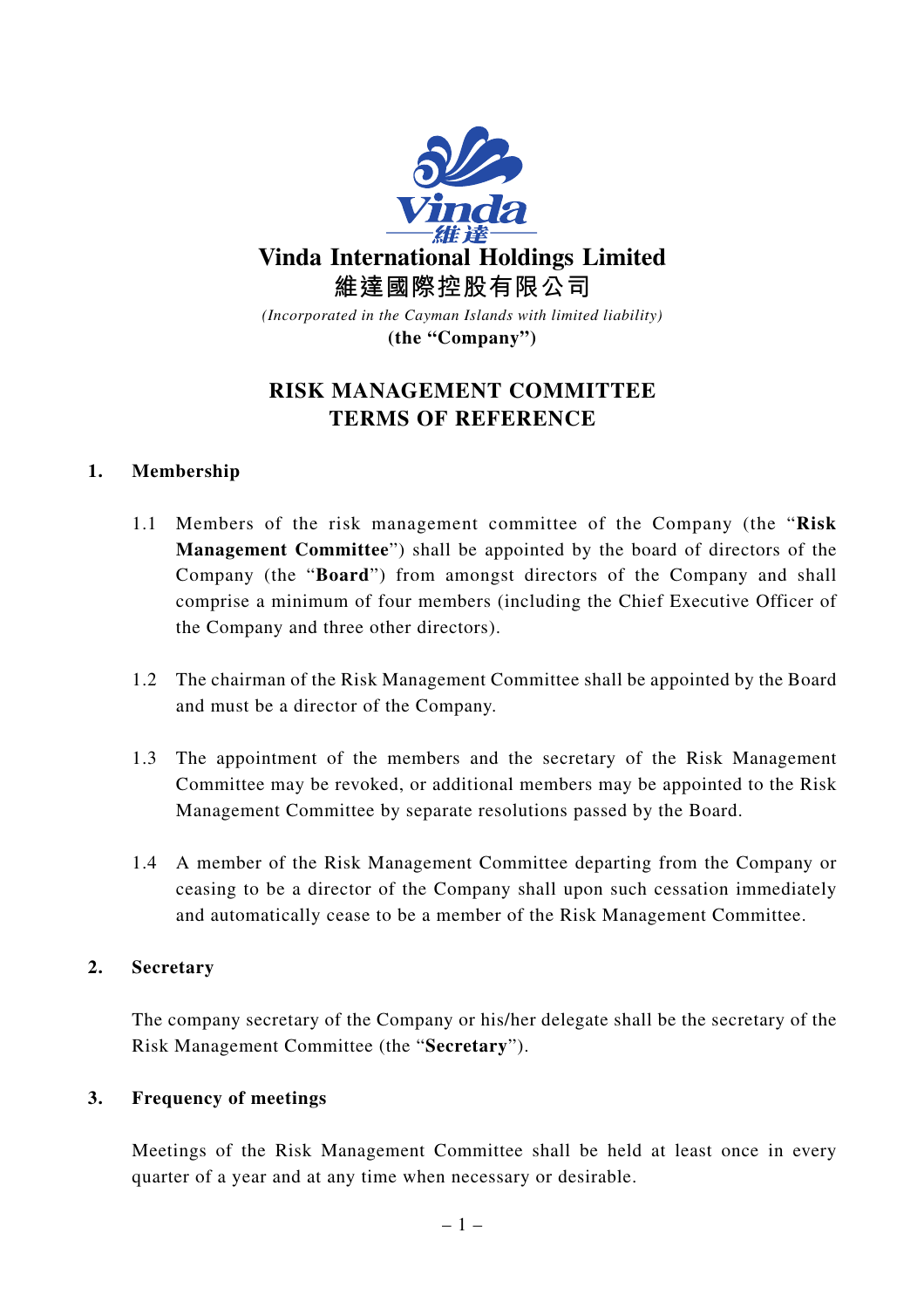## **4. Notice of meetings**

- 4.1 Unless otherwise agreed by all the Risk Management Committee members, a meeting of the Risk Management Committee shall be called with at least three days' prior notice specifying the date, time and venue/method of the meeting.
- 4.2 A member of the Risk Management Committee may at any time request the Secretary to summon a meeting of the Risk Management Committee. Notice shall be given to each member of the Risk Management Committee orally in person or in writing or by telephone or by facsimile or electronic transmission at the telephone number or facsimile number or address or e-mail address from time to time notified to the Secretary by such member of the Risk Management Committee or by such other means as the members may from time to time determine. Any notice given orally shall be confirmed in writing.
- 4.3 Risk Management Committee meetings shall be convened by the Secretary.
- 4.4 Unless waived by all members of the Risk Management Committee, an agenda of the matters to be discussed shall be sent to each member of the Risk Management Committee at least three days before the date of the meeting. Meeting documents including such meeting agenda shall be sent to the members of the Risk Management Committee and other appropriate attendees at the same time.

## **5. Proceedings of meetings**

- 5.1 The quorum of a Risk Management Committee meeting shall be two members of the Risk Management Committee (one of whom shall be the chairman). Other members of the Board members may be invited to attend any Risk Management Committee meetings, but they shall not be counted in the quorum. A meeting chairman should be elected if the Risk Management Committee chairman cannot attend the meeting.
- 5.2 Members of the Risk Management Committee may participate in a meeting of the Risk Management Committee by means of a conference telephone or other communications equipment through which all persons participating in the meeting can hear each other and participation in a meeting pursuant to this provision shall constitute presence in person at such meeting.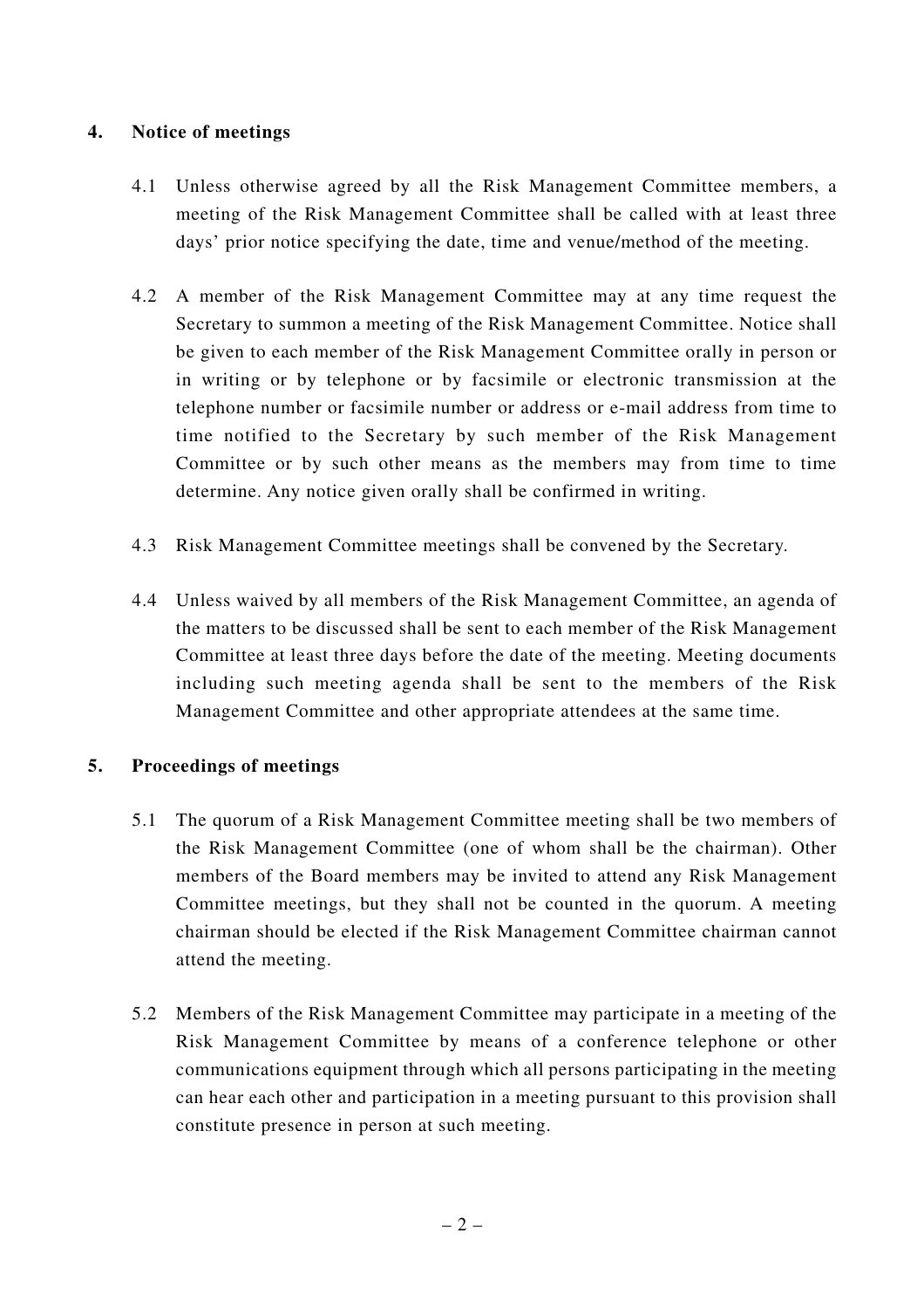5.3 Resolutions proposed at any Risk Management Committee meeting shall be passed by the majority of the members present at the meeting. In the case of an equality of votes, chairman of the Risk Management Committee shall have the casting vote.

## **6. Written resolutions**

Subject to the Rules Governing the Listing of Securities on The Stock Exchange of Hong Kong Limited as amended from time to time (the "**Listing Rules**") and the articles of association of the Company, resolutions of the Risk Management Committee may be passed by all members of the Risk Management in writing.

## **7. Authority**

- 7.1 The Risk Management Committee shall have access to such information and advice, whether from sources within or outside the Company and its subsidiaries (collectively, the "**Group**"), as it deems necessary.
- 7.2 The Risk Management Committee shall have rights to seek such opinions from legal and other professional consultants as it considers necessary.

## **8. Responsibilities and duties**

- 8.1 The responsibilities and duties the Risk Management Committee include the following:
	- (a) to develop the Company's risk management strategies and make recommendations to the Board;
	- (b) to review and advise on risk management policies and guidelines and financial policies;
	- (c) to develop risk levels, risk appetite and related resource allocation and make recommendations to the Board;
	- (d) to advise on major decisions affecting the Group's risk profile or exposure and give such directions as it considers appropriate;
	- (e) to advise on major financing proposals and treasury management proposals to Executive Committee of the Company.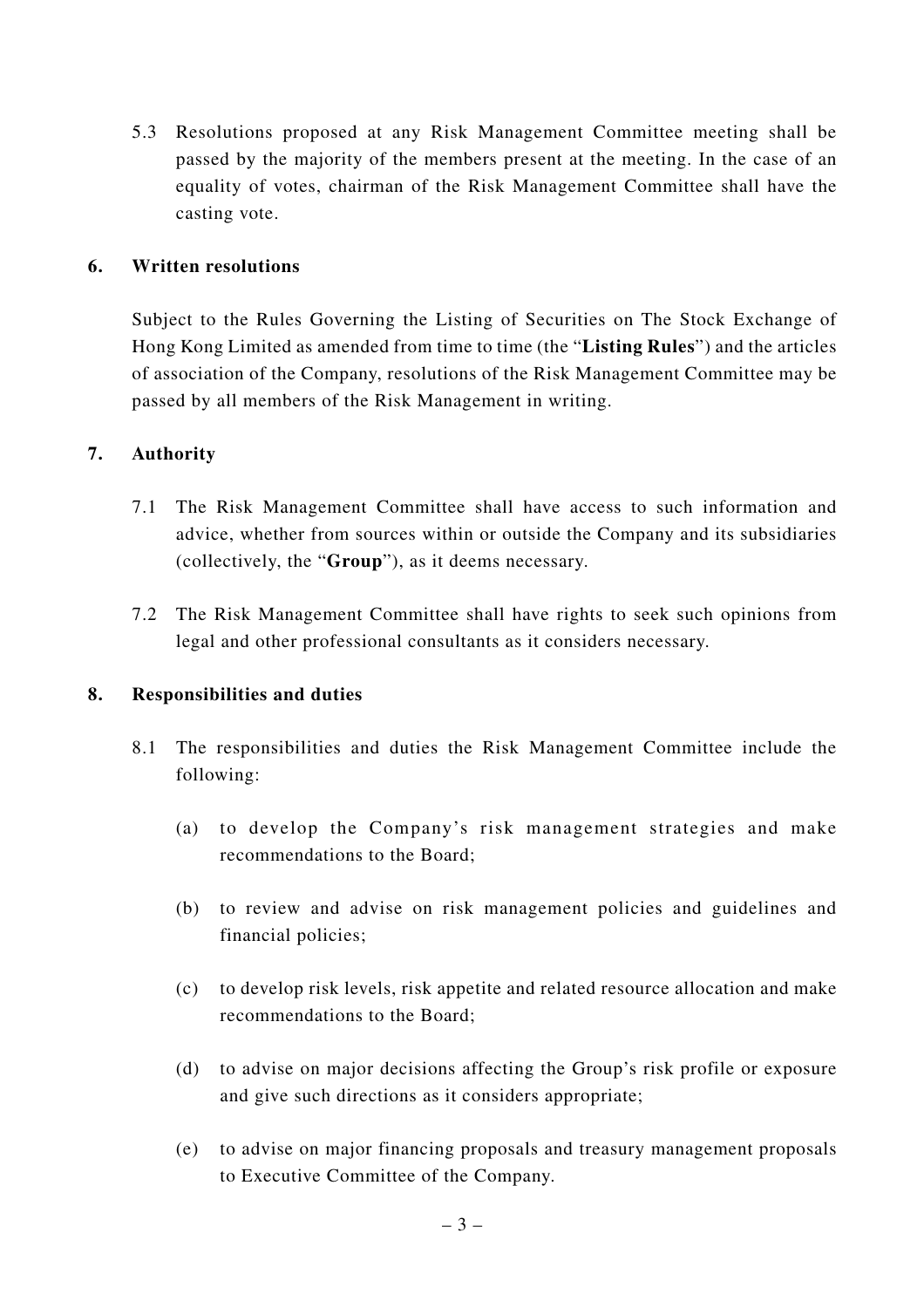- (f) to review the Group's approach to risk management and approve changes or improvements to key elements of its processes and procedures;
- (g) to review and report to the Board the identified key risks, risk register and related risk mitigating actions including crisis management;
- (h) to report to the Board on its decisions or recommendations, unless there are legal or regulatory restrictions on its ability to do so (such as a restriction on disclosure due to regulatory requirements);
- (i) to provide an update report to the Board no less frequent than annually; and
- (j) to make available its terms of reference explaining its role and the authority delegated to it by the Board by including them on the website of The Stock Exchange of Hong Kong Limited and the Company's website. The terms of reference of the Risk Management Committee should be provided upon request and the role and function of the Risk Management Committee shall be explained in the corporate governance report of the Company.
- 8.2 The Risk Management Committee shall be provided with sufficient resources and necessary reports to perform its duties and shall have access, at the Company's expense, to obtain independent advice if necessary.

## **9. Minutes of meetings**

- 9.1 The Secretary shall record all proceedings and resolutions of all meetings of the Risk Management Committee, including the names of those attended and present, prepare and keep minutes recording in sufficient detail the matters considered and decisions reached, including any concerns raised by directors or dissenting views expressed.
- 9.2 The Secretary shall circulate the draft and final versions of minutes of meetings and all written resolutions of the Risk Management Committee to all members of the Risk Management Committee for their comment and records within reasonable time after the meeting or the passing of the written resolutions.